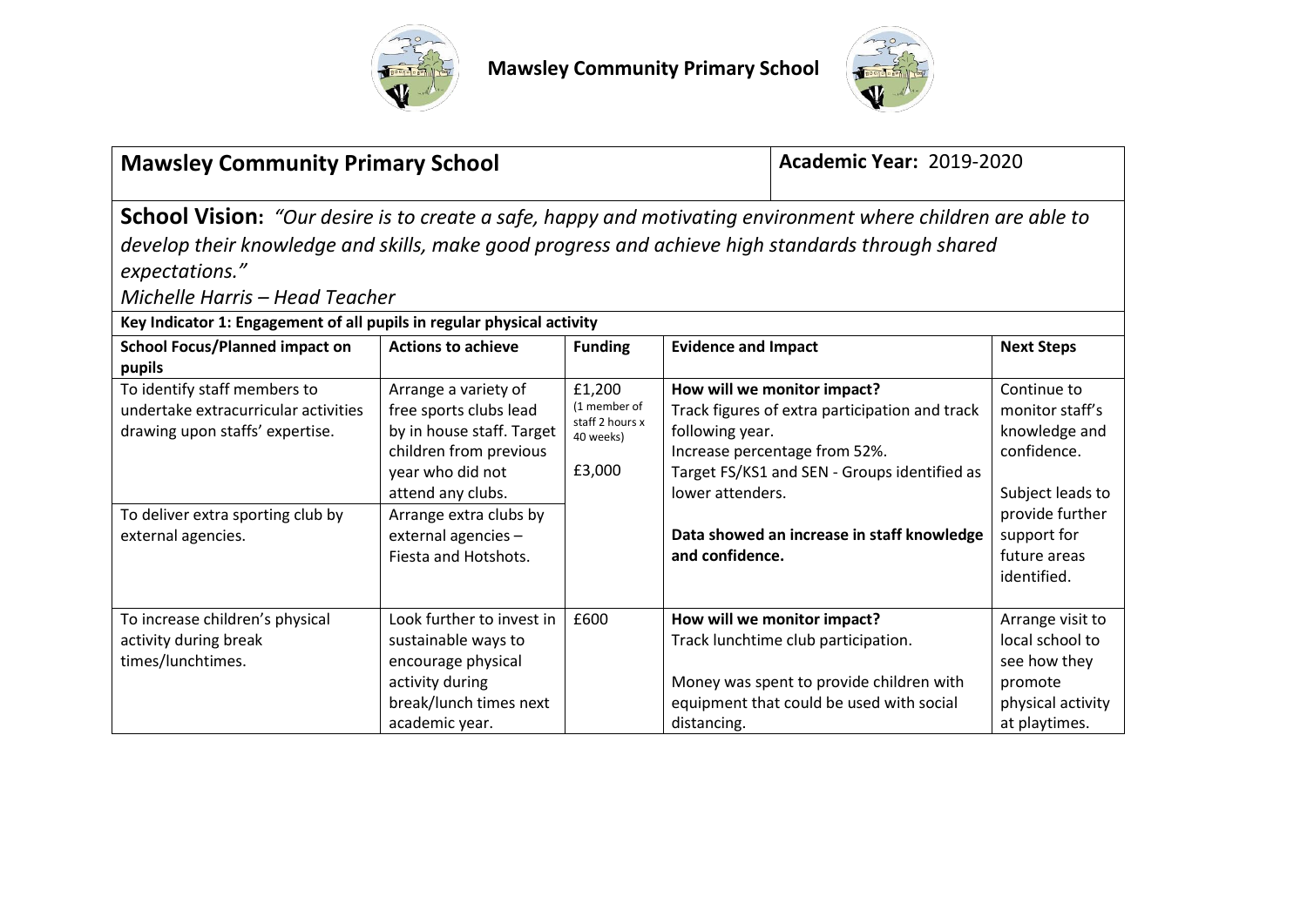



|                                                 | Purchase extra piece of   | £6,000         | How will we monitor impact?                                                                                                                            |                   |
|-------------------------------------------------|---------------------------|----------------|--------------------------------------------------------------------------------------------------------------------------------------------------------|-------------------|
|                                                 | outdoor gym               |                | Collect children's views of outdoor gym                                                                                                                |                   |
|                                                 | equipment.                |                | equipment.                                                                                                                                             |                   |
|                                                 |                           |                | Additional outdoor gym equipment installed.<br>Equipment well used by lots of children<br>(until Covid-19) - additional challenge for<br>KS2 children. |                   |
| To improve the range and quality of             | Utilise REAL PE videos.   | £10,000        | How will we monitor impact?                                                                                                                            | Continue to       |
| equipment of resources in PE                    | Purchase new athletics    |                | Collect staff views about usage of resources                                                                                                           | audit PE          |
| lessons and sports clubs.                       | sets and rebound          |                | - Throughout the year.                                                                                                                                 | equipment and     |
|                                                 | boards.                   |                |                                                                                                                                                        | purchase          |
|                                                 | Audit and review          |                | Staff commented in surveys that the use of                                                                                                             | replacement.      |
|                                                 | equipment.                |                | videos aided with their teaching. They were                                                                                                            | Purchase          |
|                                                 | New outdoor gym           |                | able to gain a better understanding of the                                                                                                             | additional        |
|                                                 | equipment.                |                | skills before teaching.                                                                                                                                | resources to      |
|                                                 |                           |                |                                                                                                                                                        | reduce to         |
|                                                 |                           |                |                                                                                                                                                        | spread of Covid-  |
|                                                 |                           |                |                                                                                                                                                        | 19                |
|                                                 |                           |                | Key Indicator 2: The profile of PE and Sport being raised across the school as a tool for whole school improvement                                     |                   |
| <b>School Focus/Planned impact on</b><br>pupils | <b>Actions to achieve</b> | <b>Funding</b> | <b>Evidence and Impact</b>                                                                                                                             | <b>Next Steps</b> |
| To offer tasters in a range of                  | Invite external sports    | £0             | How will we monitor impact?                                                                                                                            | Parent            |
| sporting activities.                            | clubs into school for     |                | Children's views and parent questionnaires -                                                                                                           | questionnaires    |
|                                                 | taster sessions.          |                | July                                                                                                                                                   | to be sent out.   |
|                                                 | Continue to monitor       |                |                                                                                                                                                        |                   |
|                                                 | impact.                   |                | Did not happen due to school closure.                                                                                                                  |                   |
|                                                 |                           |                |                                                                                                                                                        |                   |
|                                                 |                           |                |                                                                                                                                                        |                   |
|                                                 |                           |                |                                                                                                                                                        |                   |
|                                                 |                           |                |                                                                                                                                                        |                   |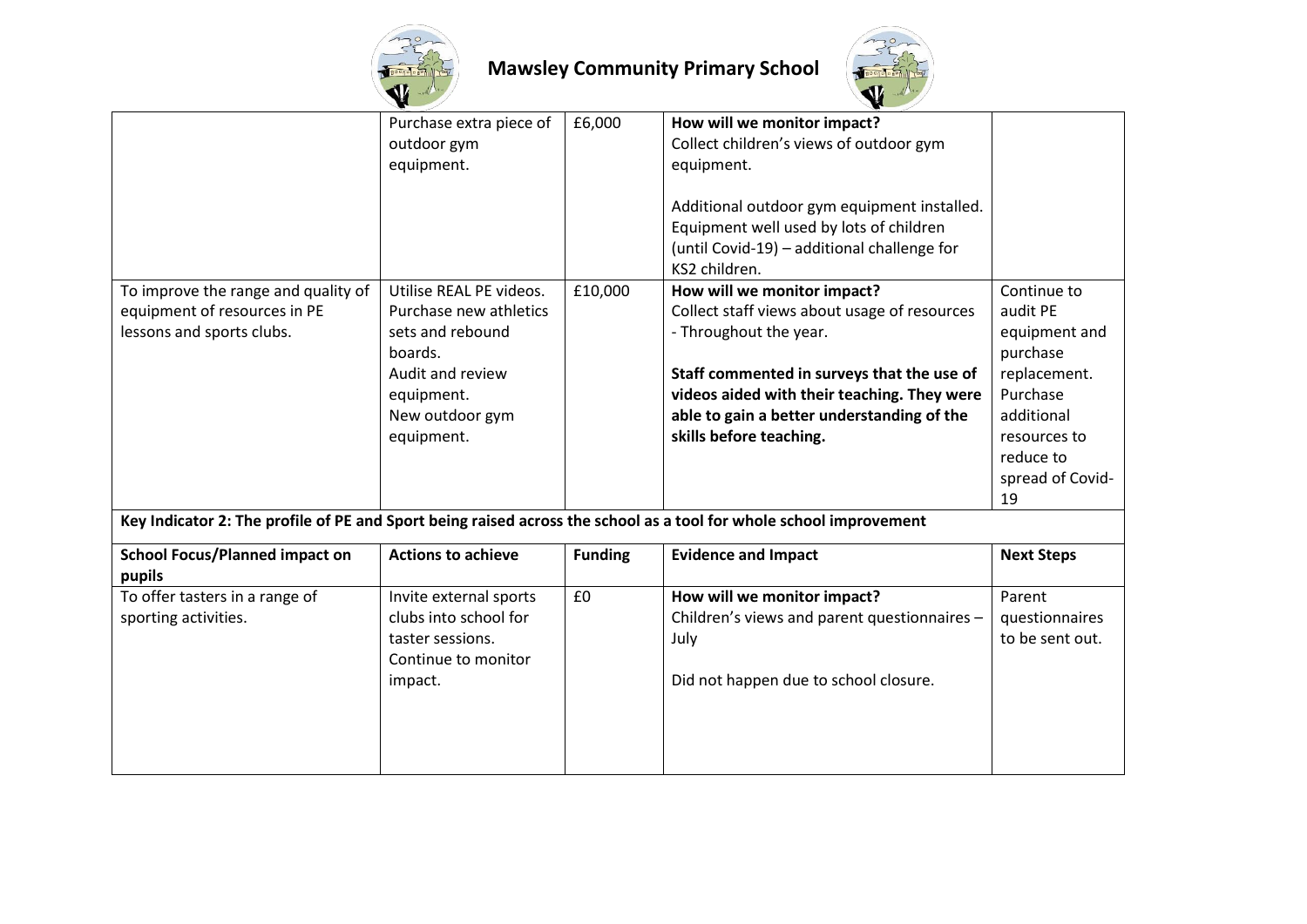



| To promote wellbeing through PE<br>lessons and extra curricular<br>activities.       | Real PE to enhance<br>wellbeing.<br>Work with science and<br>PSHE lead to develop a<br>healthy passport. | £0             | How will we monitor impact?<br>Children's views.<br>On going review completed by July 2020.<br>Limited evidence due to school closure.<br>Mixed results about healthy passport - very<br>varied engagement level with the healthy<br>passport.                                                                                      | Meet with PSHE<br>lead to discuss<br>supporting<br>wellbeing<br>through<br>exercise.             |
|--------------------------------------------------------------------------------------|----------------------------------------------------------------------------------------------------------|----------------|-------------------------------------------------------------------------------------------------------------------------------------------------------------------------------------------------------------------------------------------------------------------------------------------------------------------------------------|--------------------------------------------------------------------------------------------------|
| Key Indicator 3: Increased confidence, knowledge and skills in teaching PE and Sport |                                                                                                          |                |                                                                                                                                                                                                                                                                                                                                     |                                                                                                  |
| <b>School Focus/Planned impact on</b><br>pupils                                      | <b>Actions to achieve</b>                                                                                | <b>Funding</b> | <b>Evidence and Impact</b>                                                                                                                                                                                                                                                                                                          | <b>Next Steps</b>                                                                                |
| To monitor and develop staff's skills<br>and confidence.                             | Analyse data collected<br>from staff audits in July<br>2019.                                             | £0             | How will we monitor impact?<br>Staff skills audit was carried out and<br>analysed by subject leaders.<br><b>By Sep 2019</b><br>Staff audits showed that staff were least<br>confident with assessment, delivery of Real<br>PE and teaching tactics. Confidence of OAA<br>was also highlighted (provide training for Y6<br>teachers) | Provide further<br>training in these<br>areas identified.<br>Use as targets<br>for the year.     |
| To provide time for PE leads to<br>gather data and review PE in the<br>school        | PE leads given time to<br>monitor assessment,<br>spending, curriculum<br>and competitions.               | £1,000         | How will we monitor impact?<br>PE action plan, PE sports prem plan, data<br>tracking is completed and impacted.<br><b>By July 2020</b><br>PE leads were given time to organise<br>internal and external events for example:<br>football competitions, athletics competitions<br>virtual sports day.                                 | PE leads given<br>time to monitor<br>assessment,<br>spending,<br>curriculum and<br>competitions. |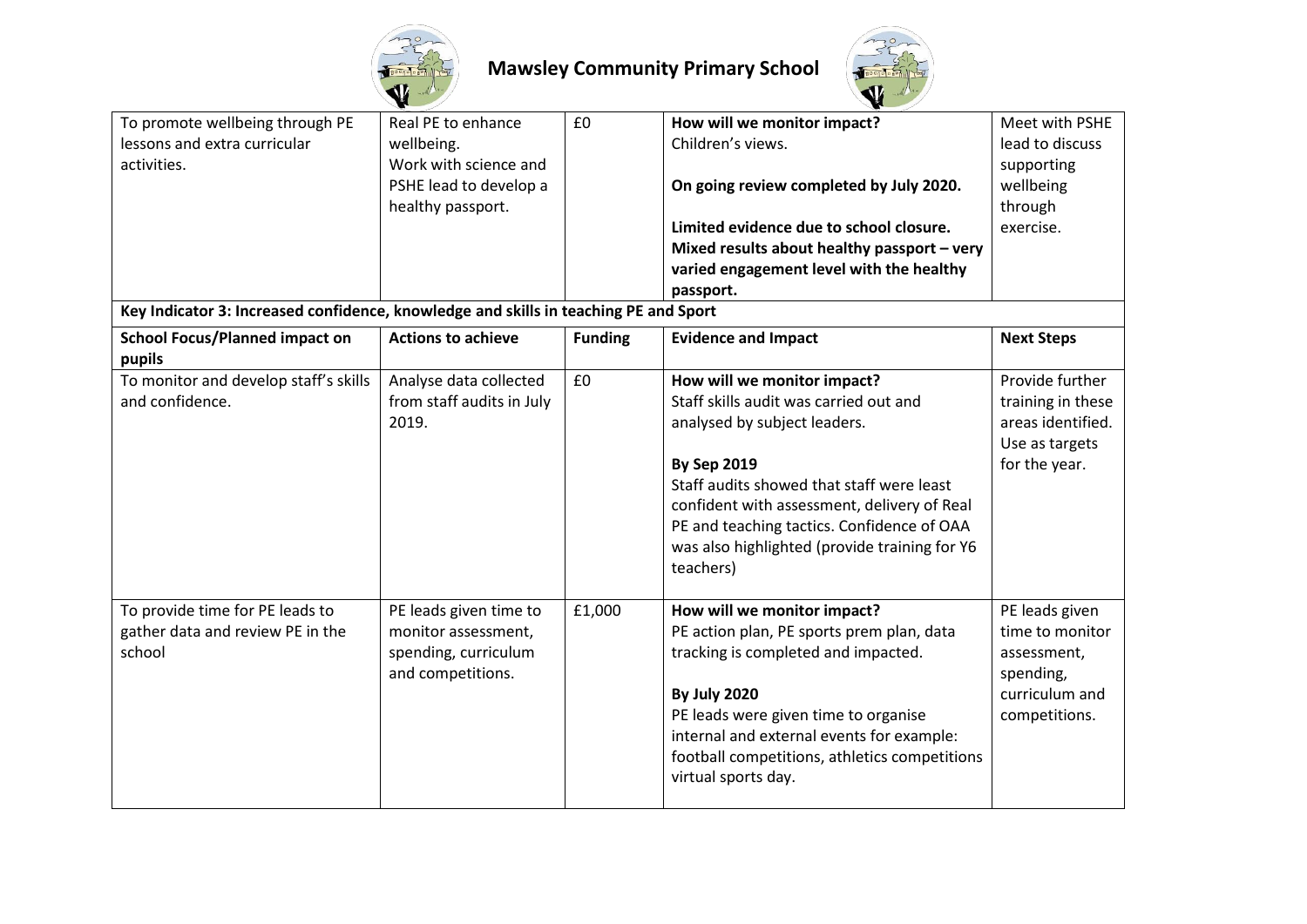



| To increase staffs' confidence and | Subject leader to create  | £400   | How will we monitor impact?                   | Continue with     |
|------------------------------------|---------------------------|--------|-----------------------------------------------|-------------------|
| understanding in assessment.       | a new assessment          |        | Increase in staffs' confidence in assessment. | tracking grid.    |
|                                    | tracking system that      |        |                                               | Plan in times     |
|                                    | compliments Real PE       |        | By July 2020.                                 | and dates to      |
|                                    | and the school's PE       |        | Subject leaders had an ongoing ideal of       | release staff to  |
|                                    | curriculum.               |        | attainment throughout the school.             | complete          |
|                                    | Provide staff time to     |        | Assessment was disturbed due to Covid-19.     | assessment.       |
|                                    | complete PE               |        |                                               |                   |
|                                    | assessment.               |        |                                               |                   |
|                                    | Subject leaders will also |        |                                               |                   |
|                                    | have a clear picture of   |        |                                               |                   |
|                                    | attainment and            |        |                                               |                   |
|                                    | progress throughout       |        |                                               |                   |
|                                    | the year as well as       |        |                                               |                   |
|                                    | tracking attainment and   |        |                                               |                   |
|                                    | progress of girls, boys,  |        |                                               |                   |
|                                    | gifted and talented,      |        |                                               |                   |
|                                    | pupil prem and SEN.       |        |                                               |                   |
| To increase staffs' confidence and | Subject leader to         | £3,000 | How will we monitor impact?                   | Continue to       |
| understanding in Real PE.          | attend 3 days training    |        | Increase in staffs' confidence in assessment. | monitor staffs'   |
|                                    | of Real PE.               |        |                                               | confidence        |
|                                    | 24 members of staff to    |        | By July 2020.                                 | through audits    |
|                                    | complete real PE          |        | Staff audit showed improvement in staffs'     | and address       |
|                                    | training.                 |        | confidence and skill level when delivering    | areas of          |
|                                    | 4 members of staff to     |        | Real PE lessons.                              | development       |
|                                    | team teach with           |        |                                               | and work along-   |
|                                    | external trainer.         |        |                                               | side staff who    |
|                                    |                           |        |                                               | are low in        |
|                                    |                           |        |                                               | confidence.       |
| To increase staffs' confidence and | Staff to attend Real PE   | £0     | How will we monitor impact?                   | Provide           |
| understanding in teaching tactics. | training.                 |        | Increase in staffs' confidence in assessment. | additional        |
|                                    |                           |        |                                               | training to       |
|                                    |                           |        | By July 2020.                                 | highlighted staff |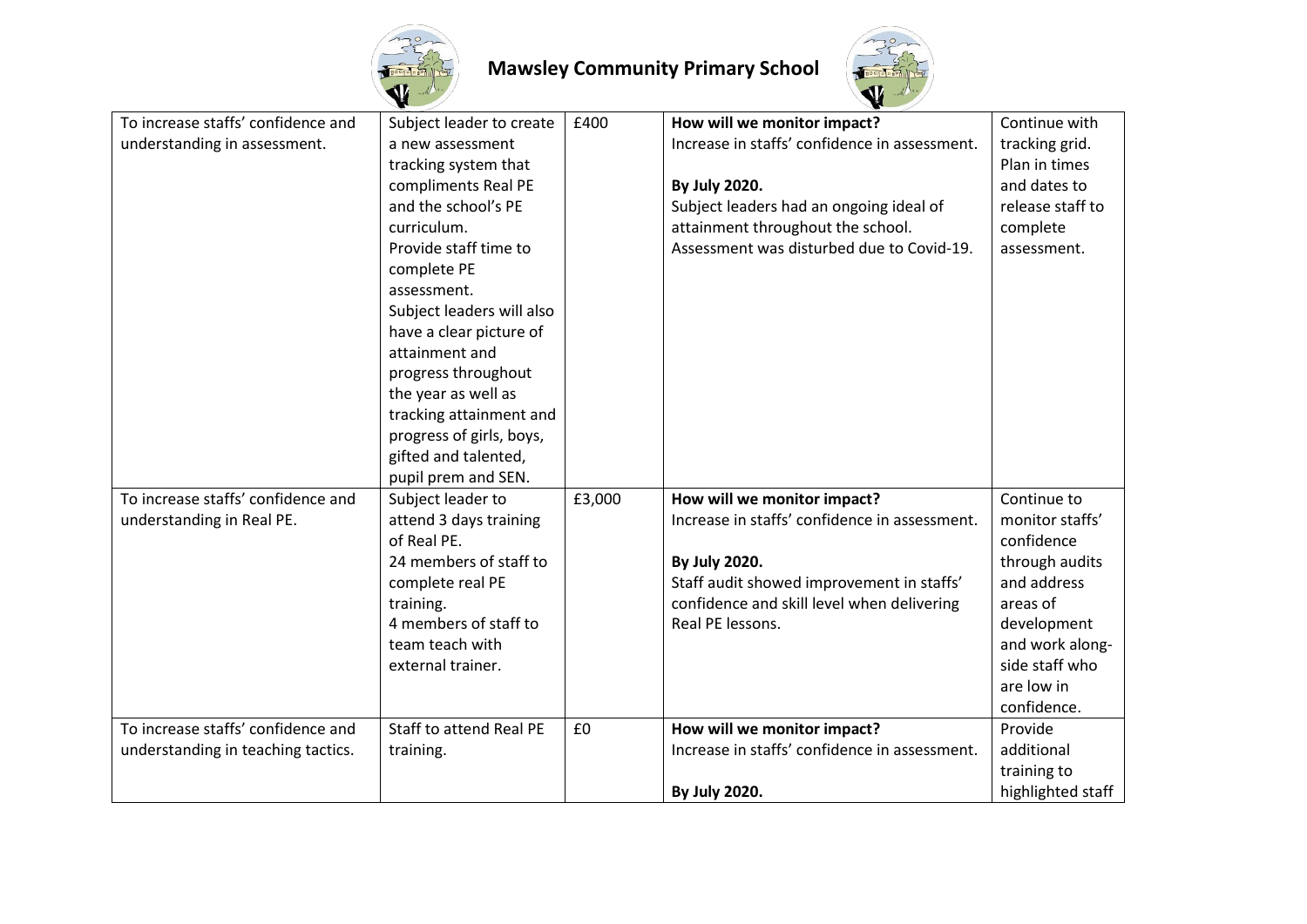



|                                                                                               | Provide staff with a<br>15min forum on<br>teaching tactics.                                                                                                |                | 20 members of staff (combination of<br>teachers and teaching assistants) attended<br>two twilight sessions of Real PE training.                                                                         | members and<br>top up staffs'<br>knowledge<br>through a<br>15minute<br>forum.                                    |
|-----------------------------------------------------------------------------------------------|------------------------------------------------------------------------------------------------------------------------------------------------------------|----------------|---------------------------------------------------------------------------------------------------------------------------------------------------------------------------------------------------------|------------------------------------------------------------------------------------------------------------------|
| To increase staffs' confidence and<br>understanding in OAA.                                   | Fund external expert to<br>deliver Y6's OAA<br>lessons. Subject lead to<br>shadow delivery of<br>these sessions to then<br>train other staff in<br>future. | £800           | How will we monitor impact?<br>Increase in staffs' confidence in assessment.<br>By July 2020.<br>Did not happen due to Covid-19.                                                                        | Work with year<br>6 teachers<br>about OAA<br>lessons. Provide<br>relevant staff<br>with additional<br>resources. |
| Key Indicator 4: Broader experience of a range of sports and activities offered to all pupils |                                                                                                                                                            |                |                                                                                                                                                                                                         |                                                                                                                  |
| <b>School Focus/Planned impact on</b><br>pupils                                               | <b>Actions to achieve</b>                                                                                                                                  | <b>Funding</b> | <b>Evidence and Impact</b>                                                                                                                                                                              | <b>Next Steps</b>                                                                                                |
| To continue to offer a wider range<br>of activities outside of the<br>curriculum.             | Arrange for a mobile<br>climbing wall to come<br>into school.                                                                                              | £1,200         | How will we monitor impact?<br>Children's views and participation data.<br><b>By Sep 2019</b><br>Children views were very positive. Children<br>commented that it allowed them to try<br>something new. | Explore other<br>activities that<br>the children<br>have not tried.                                              |
|                                                                                               | Provide children with<br>the opportunity to take<br>part in water sports<br>linked to the Olympic<br>topic in Summer 2020.                                 | £500           | How will we monitor impact?<br>Children's views and participation data.<br><b>By July 2020</b><br>Did not happen due to school closure.                                                                 | Will review<br>depending on<br>Gov guidelines<br>around social<br>distancing.                                    |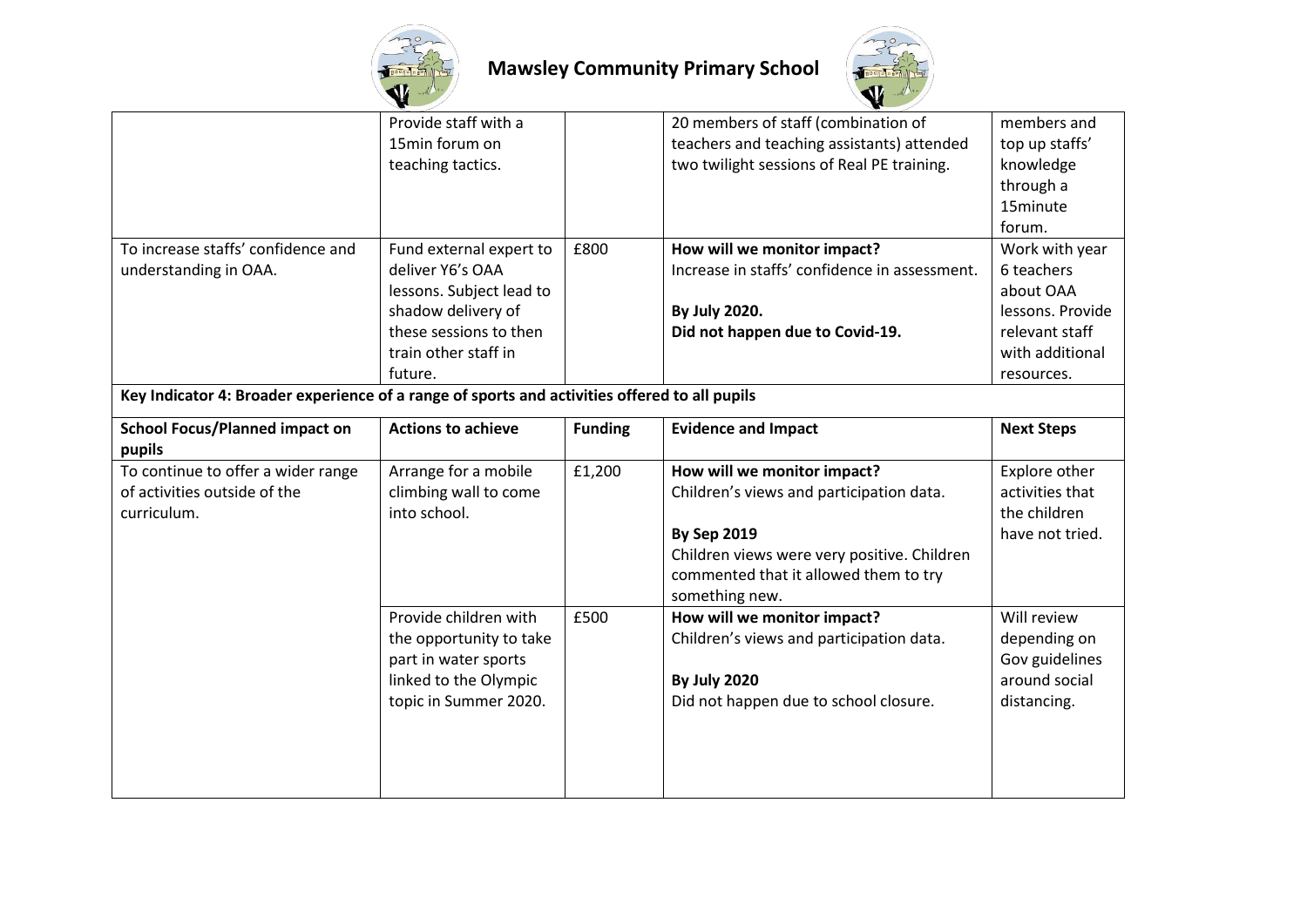



|                                                            | Arrange for the children<br>to take part in a<br>skateboarding lesson.<br>Link with summer<br>Olympic topic.                                                                                                                 | £600   | How will we monitor impact?<br>Children's views and participation data.<br><b>By July 2020</b><br>Did not happen due to school closure.                                                | Will review<br>depending on<br>Gov guidelines<br>around social<br>distancing.                                                     |
|------------------------------------------------------------|------------------------------------------------------------------------------------------------------------------------------------------------------------------------------------------------------------------------------|--------|----------------------------------------------------------------------------------------------------------------------------------------------------------------------------------------|-----------------------------------------------------------------------------------------------------------------------------------|
| To decrease the number of non-<br>swimmers leaving Year 6. | Year 5 and 6 non<br>swimmers to attend<br>extra swimming lessons<br>in summer term.<br>Discussions with year 3<br>and 4 non swimmers'<br>parents to encourage to<br>attend swimming<br>lessons before<br>swimming in year 5. | £2,000 | How will we monitor impact?<br>Increase in number on swimmers by the end<br>of Year 6.<br><b>By July 2020</b><br>Extra swimming sessions did not take place<br>due to school closures. | Year 5 to attend<br>swimming<br>lessons.<br>Discuss with<br>non swimmers'<br>parents/carer<br>about extra<br>swimming<br>lessons. |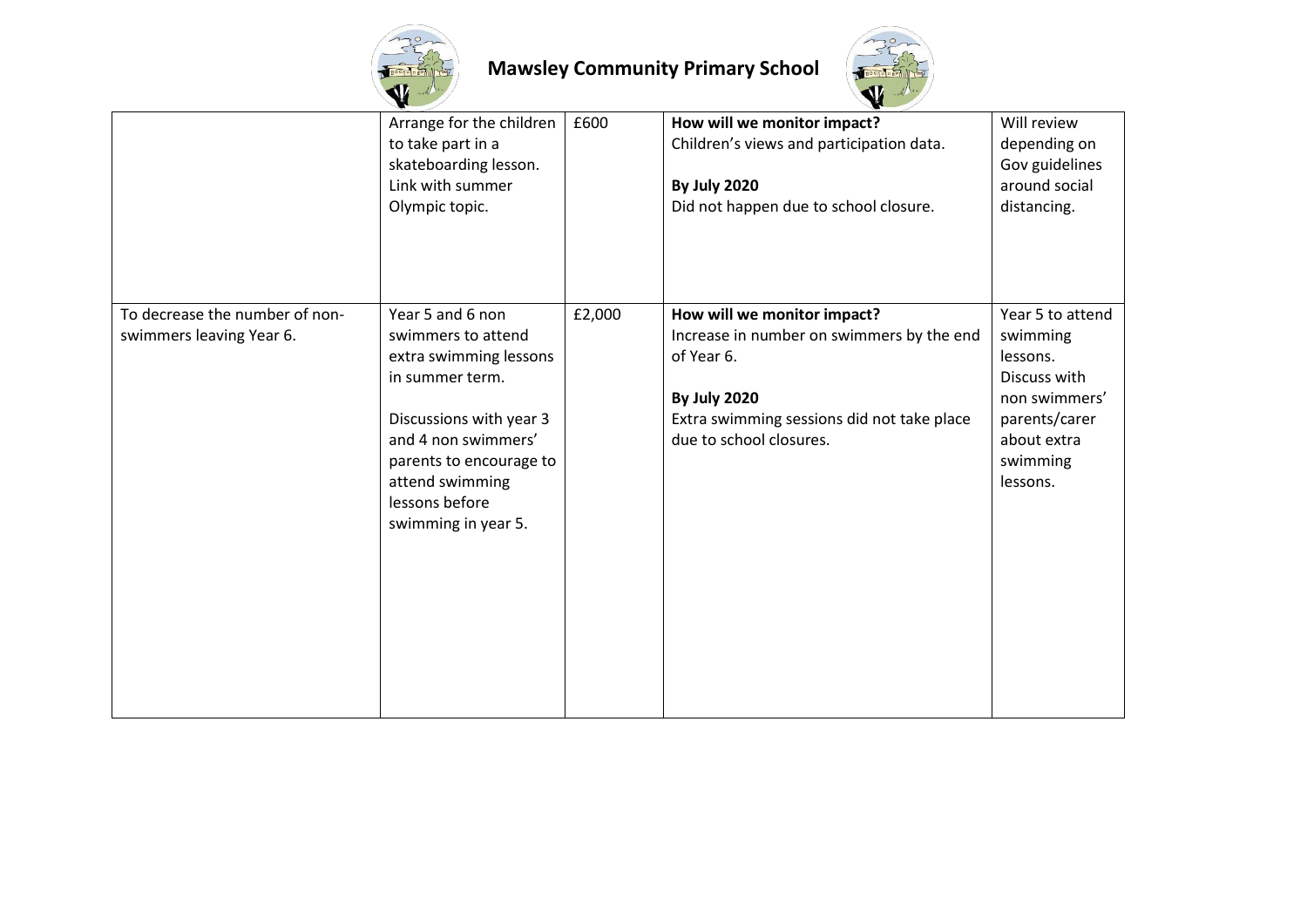



| Key Indicator 5: Increase participation in competitive sport |                           |                |                                        |                   |
|--------------------------------------------------------------|---------------------------|----------------|----------------------------------------|-------------------|
| <b>School Focus/Planned impact on</b>                        | <b>Actions to achieve</b> | <b>Funding</b> | <b>Evidence and Impact</b>             | <b>Next Steps</b> |
| pupils                                                       |                           |                |                                        |                   |
| To join new and existing                                     | Track competition         | £500           | How will we monitor impact?            | <b>Track</b>      |
| partnerships.                                                | participation.            |                | Pupil voices.                          | competition       |
|                                                              | Cross-reference data      |                |                                        | participation.    |
|                                                              | with data from club       |                | <b>By July 2020</b>                    | Cross-reference   |
|                                                              | attendance and            |                | Did not happen due to school closures. | data with data    |
|                                                              | attainment.               |                |                                        | from club         |
|                                                              | Arrange travel to and     |                |                                        | attendance and    |
|                                                              | from events.              |                |                                        | attainment.       |